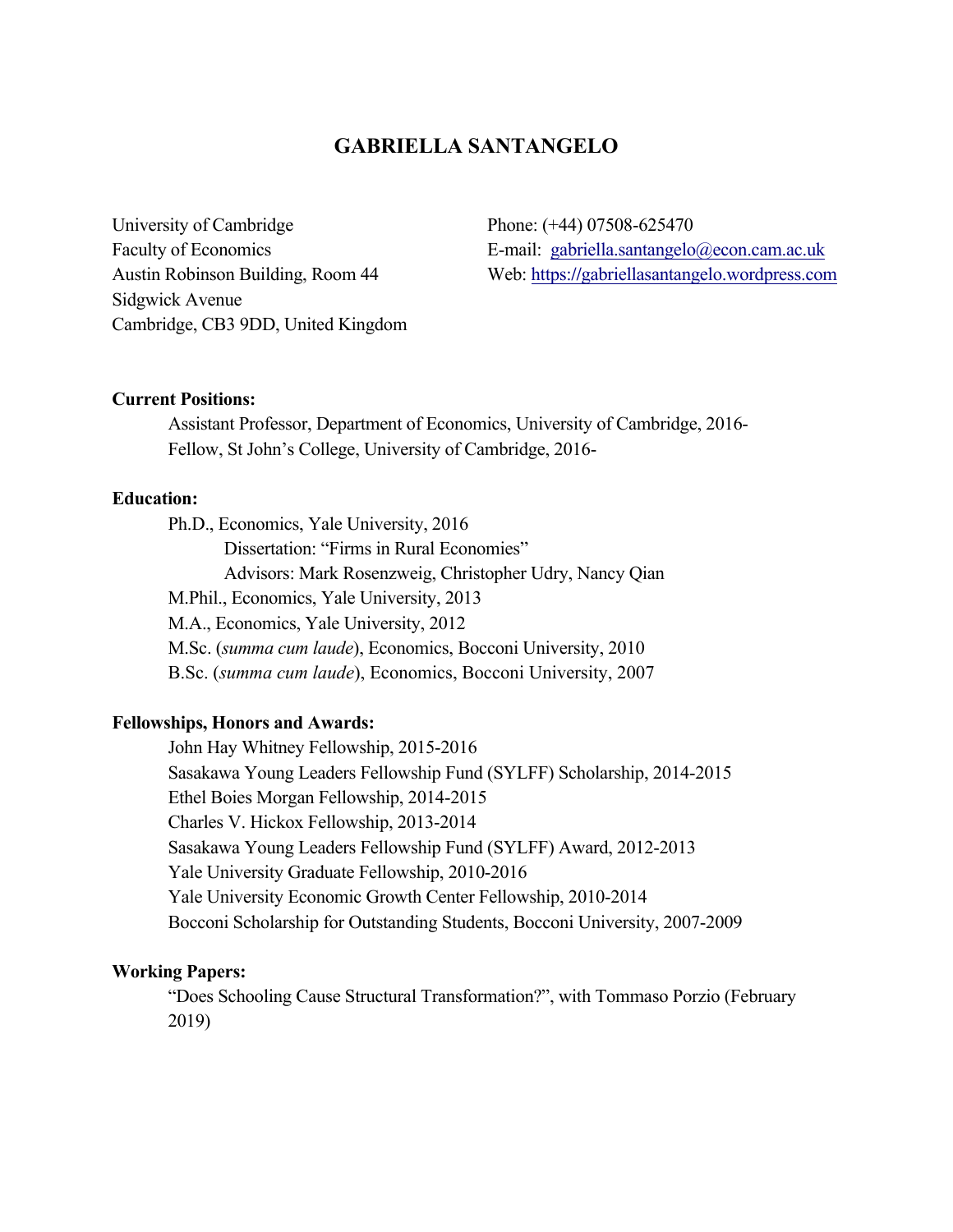"Firms and Farms: The Impact of Agricultural Productivity on the Local Indian Economy" (January 2016)

### **Work In Progress:**

"Buy from Your Kin: Microenterprise Customer Base, Productivity and Market Power"

"Does Agricultural Volatility Change the Selection into Entrepreneurship?"

"The Role of Trust in Healthcare: Evidence from Childbirth", with Nancy Qian

#### **Research Grants:**

Private Enterprise Development in Low-Income Countries (PEDL) Exploratory Research Grant, *"Buy from Your Kin: Microenterprise Customer Base, Productivity and Market Power"*, 2015, \$32,000

Sasakawa Young Leaders Fellowship Fund (SYLFF) Research Grant,*"Firms and Farms: The Impact of Agricultural Productivity on the Local Indian Economy"*, 2015, \$8,659

#### **Teaching Experience:**

Lecturer, University of Cambridge

Graduate:

Development Economics (S500), Lent 2019

Undergraduate:

 Trade and Development (Part IIA, Paper 4), Michaelmas 2016, 2017, 2018 Economics of Developing Countries (Part IIB, Paper 8), Michaelmas 2016, 2017, 2018

Teaching Fellow, Yale University

 Intermediate Microeconomics (Econ 121), Instructor: Larry Samuelson, Fall 2014 Econometrics and Data Analysis (Econ 131), Instructor: Nancy Qian, Spring 2014 Economics of Poverty Alleviation (Econ 327), Instructor: Dean Karlan, Spring 2013 Econometrics and Data Analysis (Econ 131), Instructor: David Atkin, Fall 2012, 2013

#### **Research and Work Experience:**

Visiting Scholar, Einaudi Institute for Economics and Finance, Summer 2017 and 2018 Research Assistant to David Atkin and Daniel Keniston, Yale University, 2012-2014 Research Assistant to Paola Sapienza and Luigi Zingales, Kellogg School of Management and Booth School of Business, 2009-2010

Visiting Scholar, Kellogg School of Management, Finance Department, 2009-2010

Research Assistant to Tommaso Nannicini, Roberto Perotti and Guido Tabellini, Bocconi University, 2008-2009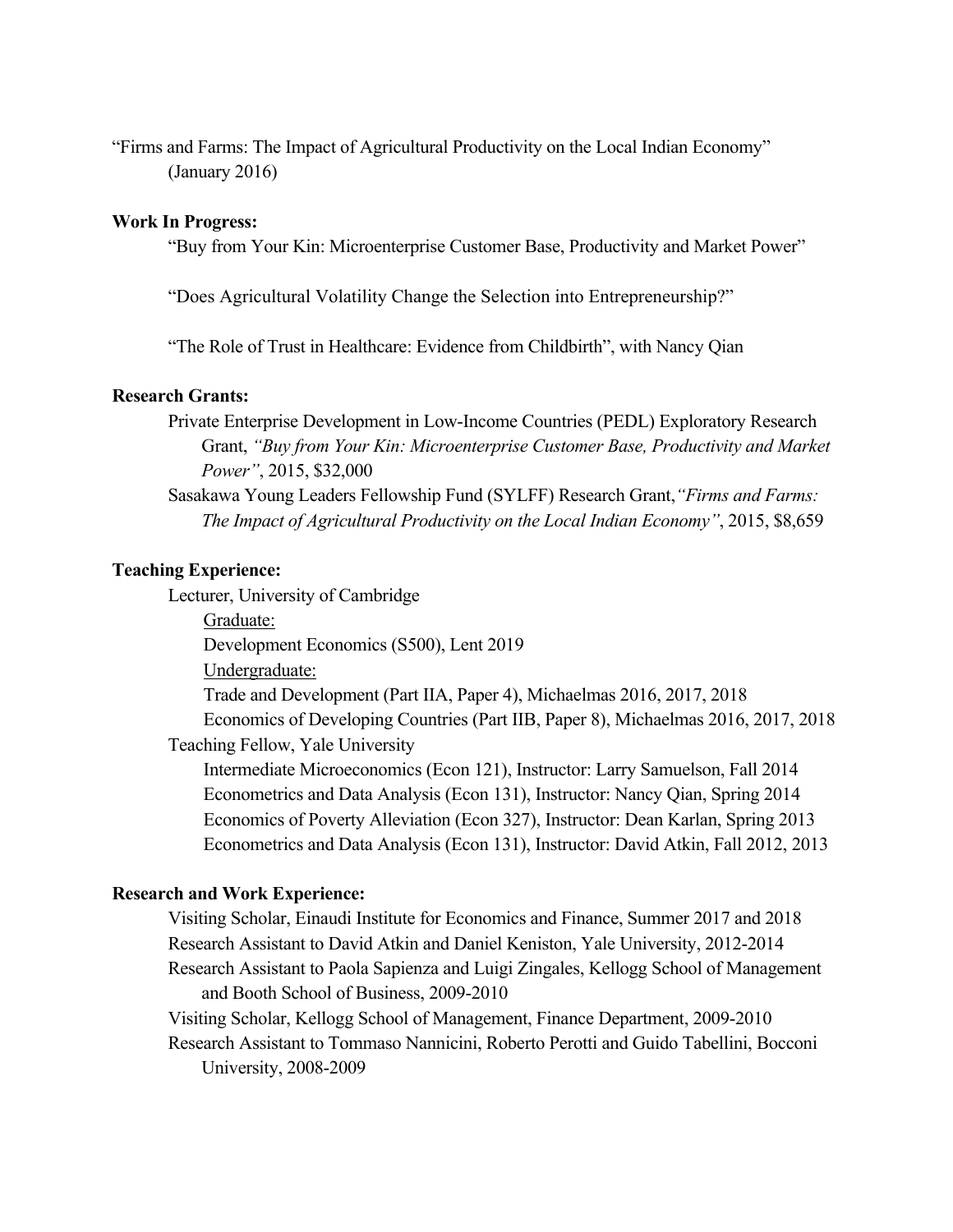Intern, Statistics Division, United Nations Economic and Social Commission for Asia and the Pacific, Bangkok, 2008

**Referee Service:** *Review of Economic Studies, Journal of the European Economic Association, Journal of Development Economics, Economic Journal, World Development*

### **Seminar and Conference Presentations:**

- 2019 (scheduled): Oxford University, UPF, India-China Conference (University of Warwick), University of Kent
- 2018: Barcelona GSE (V Calvó-Armengol International Prize Workshop), University of Cambridge (Workshop on Firms in Development)
- 2017: CEPR/IGC Conference on Labor Markets in Developing Countries, Barcelona GSE Summer Forum, University of Edinburgh (Workshop on Agricultural Productivity, Rural-Urban Migration, and Structural Transformation), EEA-ESEM Lisbon, 18th International Economic Association World Congress (Mexico), Einaudi Institute for Economics and Finance, University of Warwick, NEUDC (Tufts University)
- 2016: University of Southern California, University of Zurich, Bocconi University, Toulouse School of Economics, Stockholm University, University of Oxford, University of California Davis (Economics and ARE), Einaudi Institute for Economics and Finance, Queen Mary, Collegio Carlo Alberto, University of Cambridge, KU Leuven, Bank of Italy
- Before 2016: 11<sup>th</sup> Annual Conference on Economic Growth and Development (Indian Statistical Institute, 2015), NEUDC (Brown University, 2015),  $17<sup>th</sup>$  International Economic Association World Congress (Jordan, 2014)

## **Policy Outreach Presentations:**

Conference on "Leveraging Research for Entrepreneurship Development and Innovation in Tamil Nadu", Chennai, September 2017

### **Department Service:**

Committee of Management of the Centre of South Asian Studies, 2017- Treasurer of the Cambridge University International Development Society, 2016- Director of Studies for the MPhil in Economics, 2016- Search Committee, 2018- Chair of Library Committee, 2018- Empirical Micro Seminar Coordinator, 2017- PhD Students Workshop Organizer, 2018- CPGS Examiner, 2017